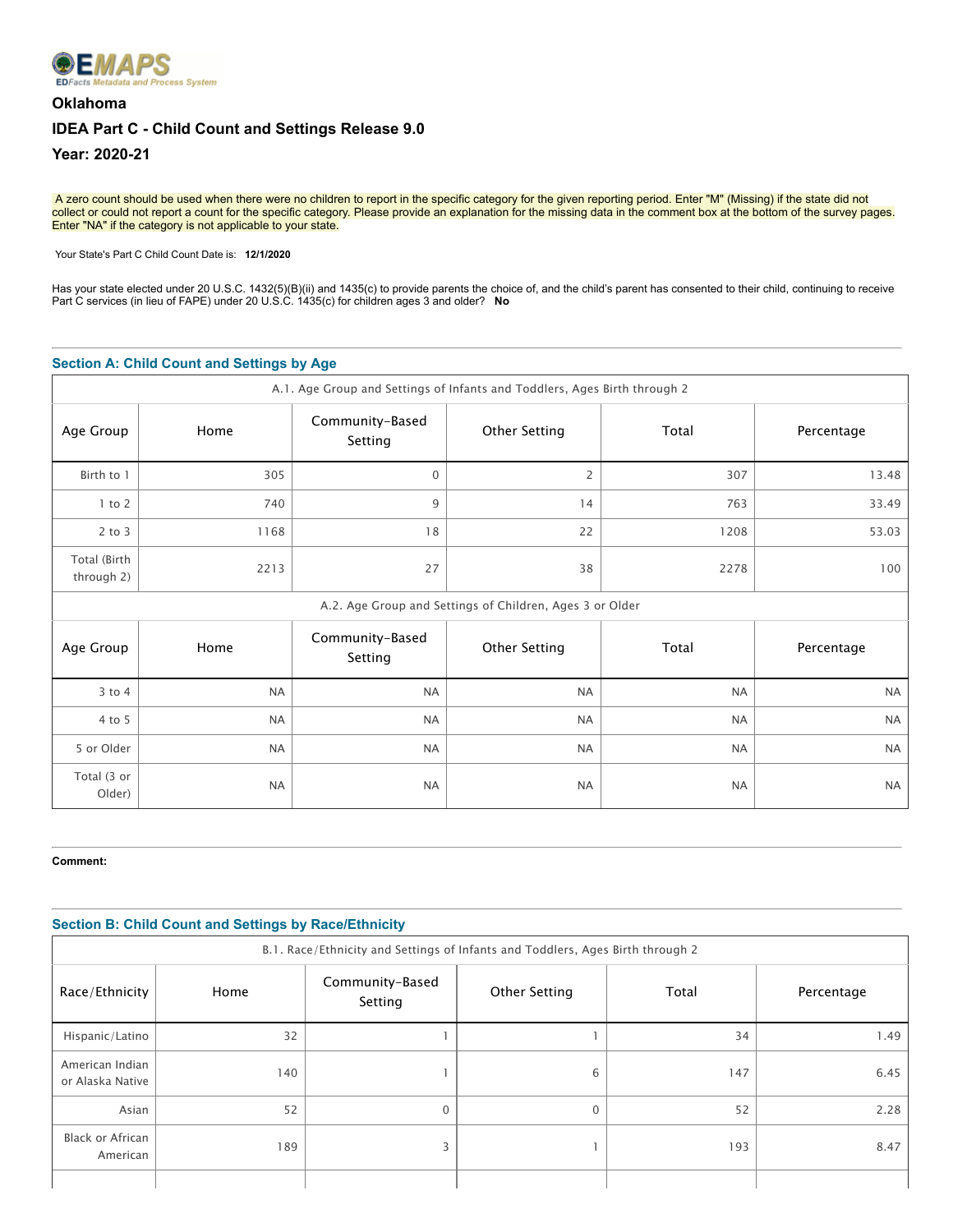| Native Hawaiian<br>or Other Pacific<br>Islander | 10        | $\mathsf{O}\xspace$        | $\mathsf{O}\xspace$                                           | 10        | 0.44       |
|-------------------------------------------------|-----------|----------------------------|---------------------------------------------------------------|-----------|------------|
| White                                           | 1581      | $+7$                       | 25                                                            | 1623      | 71.25      |
| Two or More<br>Races                            | 209       | 5                          | 5                                                             | 219       | 9.61       |
| Total (Birth<br>through 2)                      | 2213      | 27                         | 38                                                            | 2278      | 100        |
|                                                 |           |                            | B.2. Race/Ethnicity and Settings of Children, Ages 3 or Older |           |            |
| Race/Ethnicity                                  | Home      | Community-Based<br>Setting | <b>Other Setting</b>                                          | Total     | Percentage |
| Hispanic/Latino                                 | <b>NA</b> | <b>NA</b>                  | <b>NA</b>                                                     | <b>NA</b> | <b>NA</b>  |
| American Indian<br>or Alaska Native             | <b>NA</b> | <b>NA</b>                  | <b>NA</b>                                                     | <b>NA</b> | <b>NA</b>  |
| Asian                                           | <b>NA</b> | <b>NA</b>                  | <b>NA</b>                                                     | <b>NA</b> | <b>NA</b>  |
| <b>Black or African</b><br>American             | <b>NA</b> | <b>NA</b>                  | <b>NA</b>                                                     | <b>NA</b> | <b>NA</b>  |
| Native Hawaiian<br>or Other Pacific<br>Islander | <b>NA</b> | <b>NA</b>                  | <b>NA</b>                                                     | <b>NA</b> | <b>NA</b>  |
| White                                           | <b>NA</b> | <b>NA</b>                  | <b>NA</b>                                                     | <b>NA</b> | <b>NA</b>  |
| Two or More<br>Races                            | <b>NA</b> | <b>NA</b>                  | <b>NA</b>                                                     | <b>NA</b> | <b>NA</b>  |
| Total (3 or<br>Older)                           | <b>NA</b> | <b>NA</b>                  | <b>NA</b>                                                     | <b>NA</b> | <b>NA</b>  |

#### **Comment:**

# **Section C: Child Count by Gender**

| C.1. Gender Of Infants and Toddlers, Ages Birth through 2, Receiving<br>Early Intervention Services |           |            |  |  |
|-----------------------------------------------------------------------------------------------------|-----------|------------|--|--|
| Gender                                                                                              | Total     | Percentage |  |  |
| Male                                                                                                | 1400      | 61.46      |  |  |
| Female                                                                                              | 878       | 38.54      |  |  |
| Total (Birth<br>through 2)                                                                          | 2278      | 100        |  |  |
| C.2. Gender of Children, Ages 3 Or Older, Receiving Early Intervention<br>Services                  |           |            |  |  |
| Gender                                                                                              | Total     | Percentage |  |  |
| Male                                                                                                | <b>NA</b> | <b>NA</b>  |  |  |
| Female                                                                                              | <b>NA</b> | <b>NA</b>  |  |  |
| Total (3 or<br>Older)                                                                               | <b>NA</b> | <b>NA</b>  |  |  |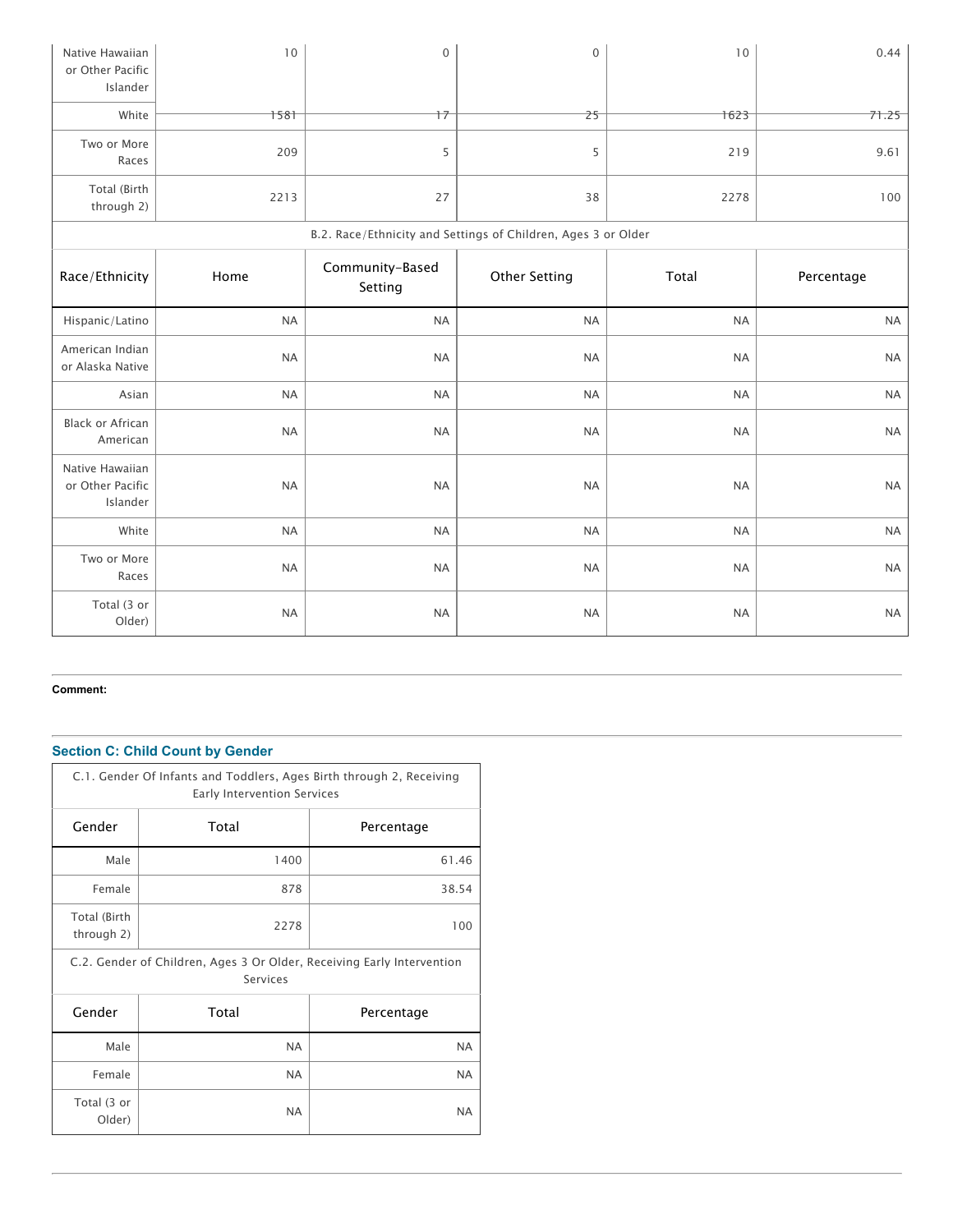## **Section D: At Risk Child Count**

Has your state elected under 20 U.S.C. 1432(5)(B)(i) to serve children under the age of three and at risk of having substantial delays if early intervention services are not provided? **No**

| At Risk Infants and Toddlers, Ages Birth through 2 |                             |            |            |            |  |
|----------------------------------------------------|-----------------------------|------------|------------|------------|--|
|                                                    | Ages as of Child Count Date |            |            |            |  |
| Race/Ethnicity                                     | Total                       | Birth to 1 | $1$ to $2$ | $2$ to $3$ |  |
| Hispanic/Latino                                    | <b>NA</b>                   |            |            |            |  |
| American Indian<br>or Alaska Native                | <b>NA</b>                   |            |            |            |  |
| Asian                                              | <b>NA</b>                   |            |            |            |  |
| Black or African<br>American                       | <b>NA</b>                   |            |            |            |  |
| Native Hawaiian<br>or Other Pacific<br>Islander    | <b>NA</b>                   |            |            |            |  |
| White                                              | <b>NA</b>                   |            |            |            |  |
| Two or More<br>Races                               | <b>NA</b>                   |            |            |            |  |
| Total (Birth<br>through 2)                         | <b>NA</b>                   | <b>NA</b>  | <b>NA</b>  | <b>NA</b>  |  |

#### **Comment:**

# **Section E: Cumulative Child Count by Race/Ethnicity and Gender**

*Cumulative Number of Infants and Toddlers Who Received Early Intervention Services by Race/Ethnicity and Gender*

Cumulative Child Count Reference Period: From: **7/1/2019** To: **6/30/2020**

| E.1. Cumulative Count of Infants and Toddlers, Ages Birth through 2, by<br>Race/Ethnicity |       |            |  |
|-------------------------------------------------------------------------------------------|-------|------------|--|
| Race/Ethnicity                                                                            | Total | Percentage |  |
| Hispanic/Latino                                                                           | 123   | 2.2        |  |
| American Indian<br>or Alaska Native                                                       | 390   | 6.99       |  |
| Asian                                                                                     | 126   | 2.26       |  |
| <b>Black or African</b><br>American                                                       | 458   | 8.21       |  |
| Native Hawaiian<br>or Other Pacific<br>Islander                                           | 19    | 0.34       |  |
| White                                                                                     | 3875  | 69.46      |  |
| Two or More<br>Races                                                                      | 588   | 10.54      |  |
|                                                                                           |       |            |  |